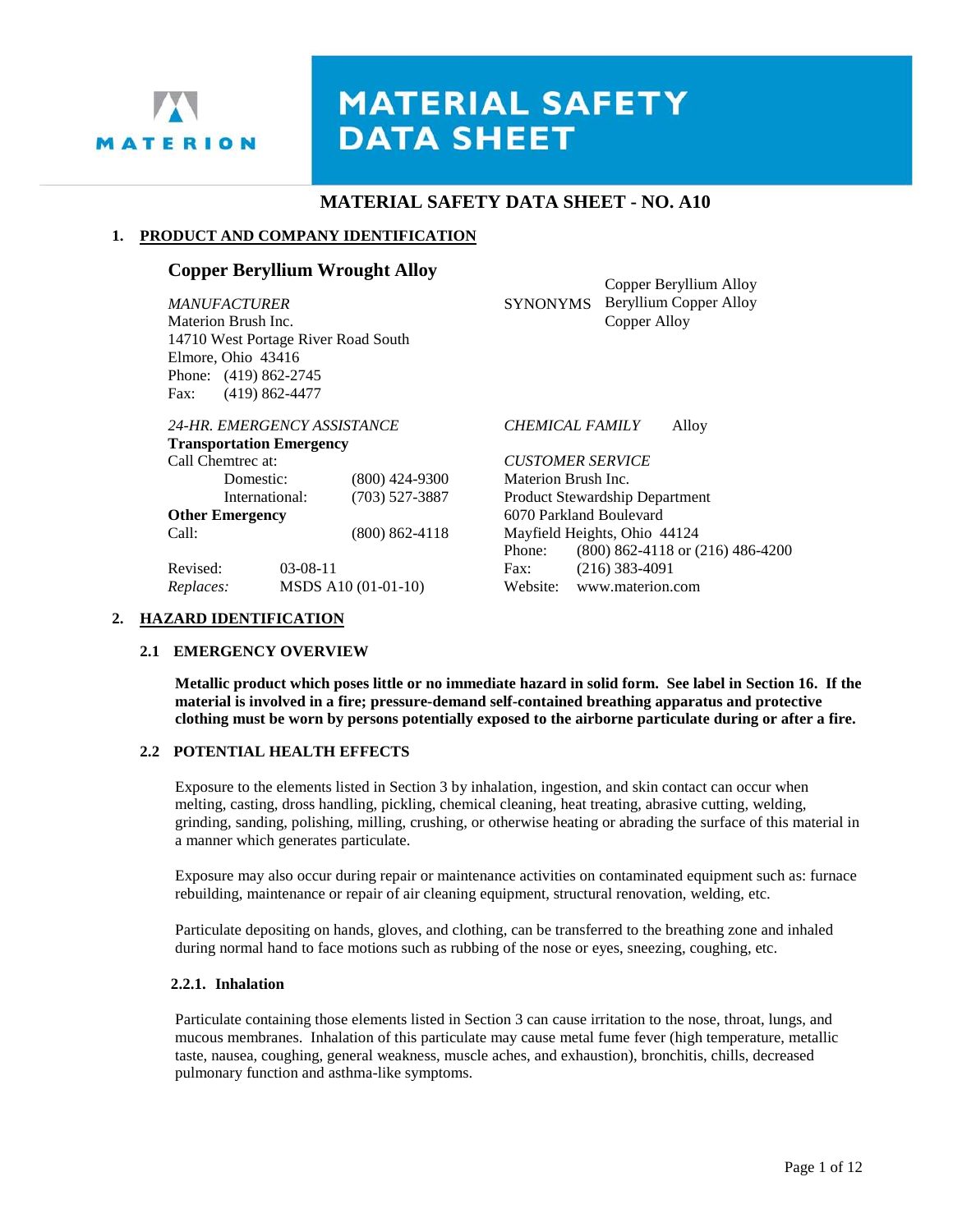Beryllium: The beryllium in this product is not known to cause acute health effects. Inhaling particulate containing beryllium may cause a serious, chronic lung disease called Chronic Beryllium Disease (CBD) in some individuals. See Section 2.2.5 Chronic (long-term health effects).

Cobalt: May cause asthmatic attacks due to allergic sensitization of the respiratory tract. May cause asthma and shortness of breath.

Copper: Inhalation of particulate containing metallic copper can cause ulceration and perforation of the nasal septum.

Nickel: Can cause headaches, dizziness, and difficult breathing. Symptoms may include coughing, sore throat and shortness of breath.

Zirconium: Inhalation of zirconium compounds may cause pulmonary granulomas.

#### **2.2.2. Ingestion**

Ingestion can occur from hand, clothing, food and drink contact with particulate during hand to mouth activities such as eating, drinking, smoking, nail biting, etc.

Beryllium: The health effect of ingestion of beryllium in the form found in this product is unknown.

Cobalt: May cause gastrointestinal irritation with nausea, vomiting and diarrhea. May cause allergic reaction.

Copper: Copper ingestion causes nausea, vomiting, abdominal pain, metallic taste, and diarrhea. Ingestion of large doses may cause stomach and intestine ulceration, jaundice, and kidney and liver damage.

Nickel: Causes gastrointestinal irritation with nausea, vomiting and diarrhea.

Zirconium: May cause gastrointestinal irritation with nausea, vomiting and diarrhea.

#### **2.2.3. Skin**

Skin contact with this material may cause, in some sensitive individuals, an allergic dermal response. Skin contact may cause irritation. Symptoms include redness, itching and pain.

Beryllium: Particulate that becomes lodged under the skin has the potential to induce sensitization and skin lesions.

Cobalt: Prolonged and/or repeated contact may cause dermatitis.

Copper: Particulate may cause a greenish-black skin discoloration.

Nickel: May cause allergic dermatitis. Nickel is a contact allergen and sensitizer.

#### **2.2.4. Eyes**

Exposure may result from direct contact with airborne particulate or contact to the eye with contaminated hands or clothing. Damage can result from irritation or mechanical injury to the eyes by particulate.

Copper: Particulate in the eyes may cause discoloration.

#### **2.2.5. Chronic (long-term health effects)**

Beryllium: Inhaling particulate containing beryllium may cause a serious, chronic lung disease called chronic beryllium disease (CBD) in some individuals. Over time lung disease can be fatal. Chronic beryllium disease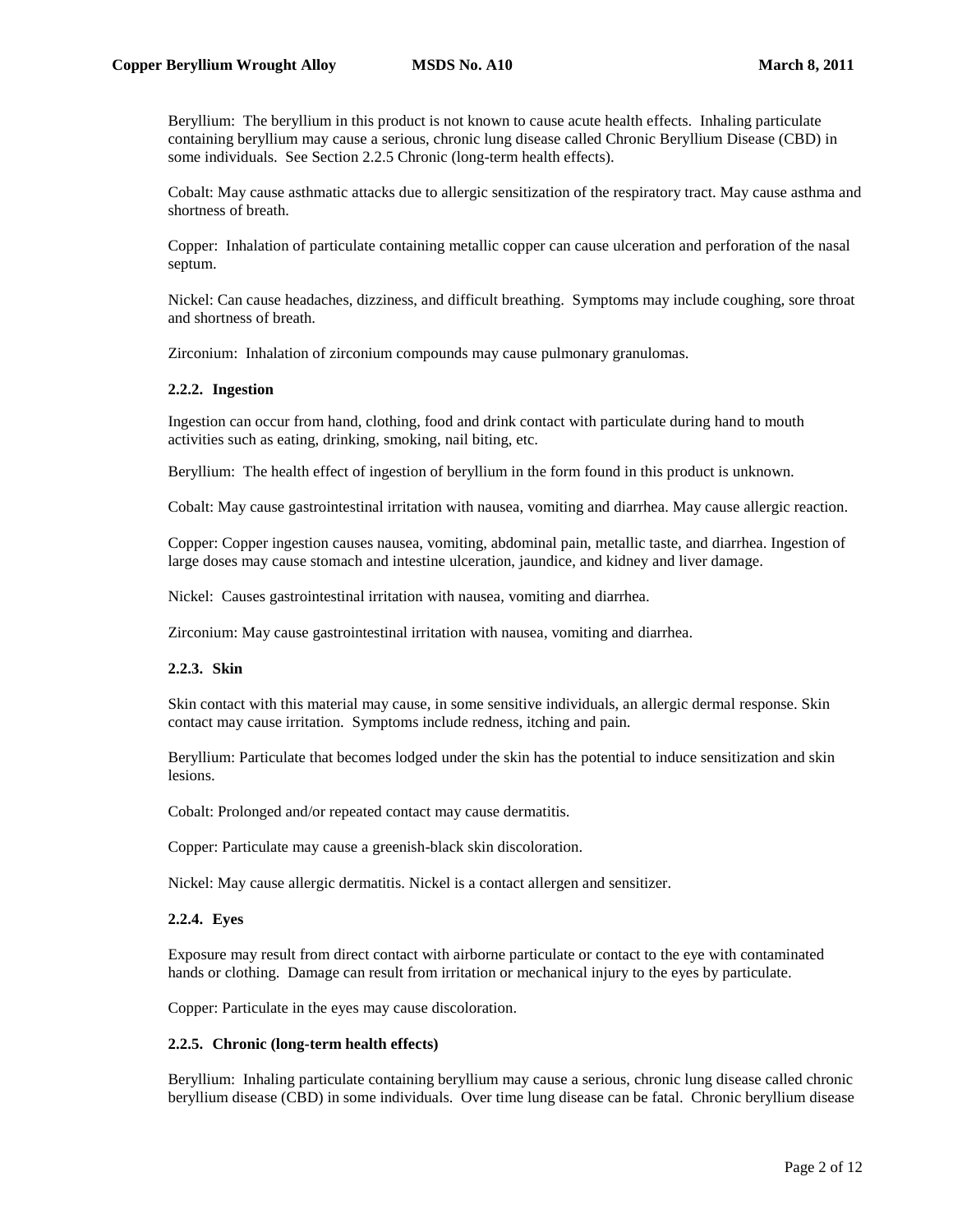is a hypersensitivity or allergic condition in which the tissues of the lungs become inflamed. This inflammation, sometimes with accompanying fibrosis (scarring), may restrict the exchange of oxygen between the lungs and the bloodstream. Medical science suggests that CBD may be related to genetic factors.

Cobalt: Repeated exposure may cause allergic respiratory reaction (asthma). Chronic inhalation of particulate may lead to restricted pulmonary function and lung fibrosis (scarring). Chronic ingestion may result in heart damage and/or failure, vomiting, convulsions and thyroid enlargement. Repeated exposure may cause sensitization dermatitis.

Copper: Prolonged or repeated exposure to copper can discolor skin and hair and irritate the skin; may cause mild dermatitis, runny nose, and irritation of the mucous membranes. Repeated ingestion may damage the liver and kidneys. Repeated Inhalation can cause chronic respiratory disease.

Nickel: Prolonged exposure to excessive concentrations of particulate may cause chronic pulmonary disorders. Prolonged or repeated skin contact may cause sensitization dermatitis and possible destruction and/or ulceration.

## **2.2.6. Carcinogenic References**

Beryllium: The International Agency for Research on Cancer (IARC) lists beryllium as a Group 1 – Known Human Carcinogen. The National Toxicology Program (NTP) lists beryllium as known to be human carcinogens.

IARC lists beryllium as a known human carcinogen (Group 1) and notes that the work environment of workers involved in refining, machining and producing beryllium metal was associated with an increased risk of lung cancer, "the greater excess was in workers hired before 1950 when exposures to beryllium in the work place were relatively uncontrolled and much higher than in subsequent decades"; and "the highest risk for lung cancer being observed among individuals diagnosed with acute beryllium-induced pneumonitis, who represent a group that had the most intense exposure to beryllium." IARC further noted that "Prior to 1950, exposure to beryllium in working environments was usually very high, and concentrations exceeding  $1 \text{ mg/m}^3$  [1000 micrograms per cubic meter] were not unusual."

Cobalt: The International Agency for Research on Cancer (IARC) lists cobalt as a Group 2B – Possibly Carcinogenic to Humans.

Nickel: The International Agency for Research on Cancer (IARC) lists nickel as a Group 2B – Possibly Carcinogenic to Humans. However, IARC found there was inadequate evidence that metallic nickel is carcinogenic to humans but since there was sufficient evidence that it is carcinogenic to animals, IARC concluded that metallic nickel is possibly carcinogenic to humans. The National Toxicology Program (NTP) lists nickel as reasonably anticipated to be a human carcinogen based on sufficient evidence of carcinogenicity from studies in experimental animals. However, NTP reports that the available studies of the carcinogenicity of metallic nickel in humans are inadequate for an evaluation.

## **2.2.7. Medical Conditions Aggravated by Exposure**

Persons with impaired pulmonary function, airway diseases, or conditions such as asthma, emphysema, chronic bronchitis, etc. may incur further impairment if particulate is inhaled. If prior damage or disease to the neurologic (nervous), circulatory, hematologic (blood), or urinary (kidney) systems has occurred, proper screening or examinations should be conducted on individuals who may be exposed to further risk where handling and use of this material may cause exposure.

Beryllium: The effects of chronic beryllium disease on the lungs and heart are additive to the effects of other health conditions.

Copper: Persons with pre-existing skin disorders or impaired liver, kidney, or pulmonary function or preexisting Wilson's disease may be more susceptible to the effects of this material.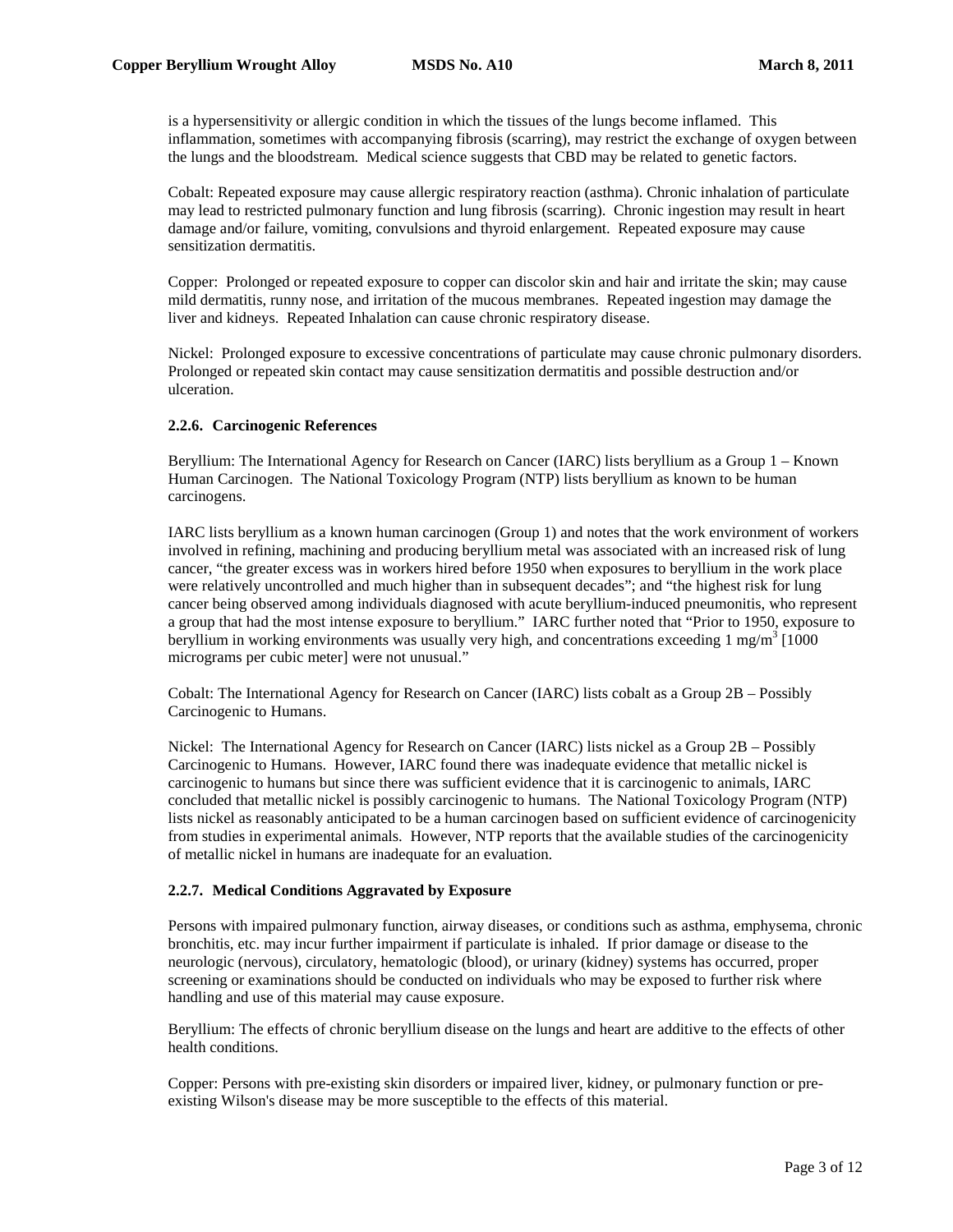Nickel: Skin contact with some nickel compounds in sensitive individuals may cause dermatitis (nickel itch).

#### **2.3 POTENTIAL ENVIRONMENTAL EFFECTS**

See Ecological Information (Section 12)

#### **3. COMPOSITION/INFORMATION ON INGREDIENTS**

#### **CHEMICAL COMPOSITION (Percent by Weight)**

|                             | PRODUCT NAME OR ALLOY NUMBER                |                          |                                  |              |               |                                                                                                                          |              |                   |             |             |
|-----------------------------|---------------------------------------------|--------------------------|----------------------------------|--------------|---------------|--------------------------------------------------------------------------------------------------------------------------|--------------|-------------------|-------------|-------------|
|                             | (Copper Development Association UNS Number) |                          |                                  |              |               |                                                                                                                          |              |                   |             |             |
|                             |                                             | 10                       | 10X.                             | 165          | 170           | 171                                                                                                                      | 174          | 25, 190.          | 3           | 310         |
|                             |                                             |                          | $(C17500)$ $(C17500)$ $(C17000)$ |              |               | (C17450)                                                                                                                 | (C17400)     | <b>BrushForm®</b> | (C17510)    |             |
|                             |                                             |                          |                                  |              |               | Brush $60^{\circ}$ ,                                                                                                     | (C17410)     | 290               |             |             |
|                             |                                             |                          |                                  |              |               | BrushForm <sup>®</sup>                                                                                                   | (C17420)     | (C17200)          |             |             |
|                             |                                             |                          |                                  |              |               | 47.                                                                                                                      |              |                   |             |             |
|                             | <b>CAS</b>                                  |                          |                                  |              |               | <b>BrushForm®</b>                                                                                                        |              |                   |             |             |
|                             |                                             |                          |                                  |              |               | 65,                                                                                                                      |              |                   |             |             |
| <b>CONSTITUENTS</b> Numbers |                                             |                          |                                  |              |               | (C17460)                                                                                                                 |              |                   |             |             |
| Copper                      |                                             |                          |                                  |              |               | 7440-50-8 96.6 - 97.2 96.3 - 96.9 97.8 - 98.2 97.4 - 97.8  97.4 - 99.4  98.9 - 99.5  97.6 - 98.2  97.2 - 98.4  96.7 - 98 |              |                   |             |             |
| Cobalt                      | $ 7440-48-4 $ 2.4 - 2.7                     |                          | $2.4 - 2.7$                      | $0.2 - 0.35$ | 0.09          |                                                                                                                          | $0.35 - 0.6$ | $0.2 - 0.35$      |             | $0.8 - 1.3$ |
| Nickel                      | 7440-02-0                                   | $- -$                    | --                               |              | $0.25 - 0.45$ | $0.5 - 1.4$                                                                                                              | $- -$        |                   | $1.4 - 2.2$ | $0.8 - 1.3$ |
| Beryllium                   | 7440-41-7                                   | $0.4 - 0.7$              | $0.4 - 0.7$                      | $1.6 - 1.79$ | $1.9 - 2$     | $0.15 - 0.5$                                                                                                             | $0.15 - 0.5$ | $1.6 - 2$         | $0.2 - 0.6$ | $0.4 - 0.7$ |
| Zirconium                   | 7440-67-7                                   | $\overline{\phantom{m}}$ | 0.3                              |              |               | $0 - 0.5$                                                                                                                | --           |                   |             |             |

Hazard Communication regulations of the U.S. Occupational Safety and Health Administration apply to this product.

NOTE: As used in this Material Safety Data Sheet, the term "particulate" refers to dust, mist, fume, fragments, particles and/or powder.

#### **4. FIRST AID MEASURES**

#### **4.1 FIRST AID PROCEDURES**

**INHALATION:** Breathing difficulty caused by inhalation of particulate requires immediate removal to fresh air. If breathing has stopped, perform artificial respiration and obtain medical help.

**INGESTION:** Induce vomiting immediately as directed by medical personnel. Never give anything by mouth to an unconscious person.

**SKIN:** Thoroughly wash skin cuts or wounds to remove all particulate debris from the wound. Seek medical attention for wounds that cannot be thoroughly cleansed. Treat skin cuts and wounds with standard first aid practices such as cleansing, disinfecting and covering to prevent wound infection and contamination before continuing work. Obtain medical help for persistent irritation. Material accidentally implanted or lodged under the skin must be removed.

**EYES:** Immediately flush eyes with plenty of water for at least 15 minutes, lifting lower and upper eyelids occasionally. Get medical attention immediately.

## **4.2 NOTE TO PHYSICIANS**

**Treatment of Chronic Beryllium Disease:** There is no known treatment which will cure chronic beryllium disease. Prednisone or other corticosteroids are the most specific treatment currently available. They are directed at suppressing the immunological reaction and can be effective in diminishing signs and symptoms of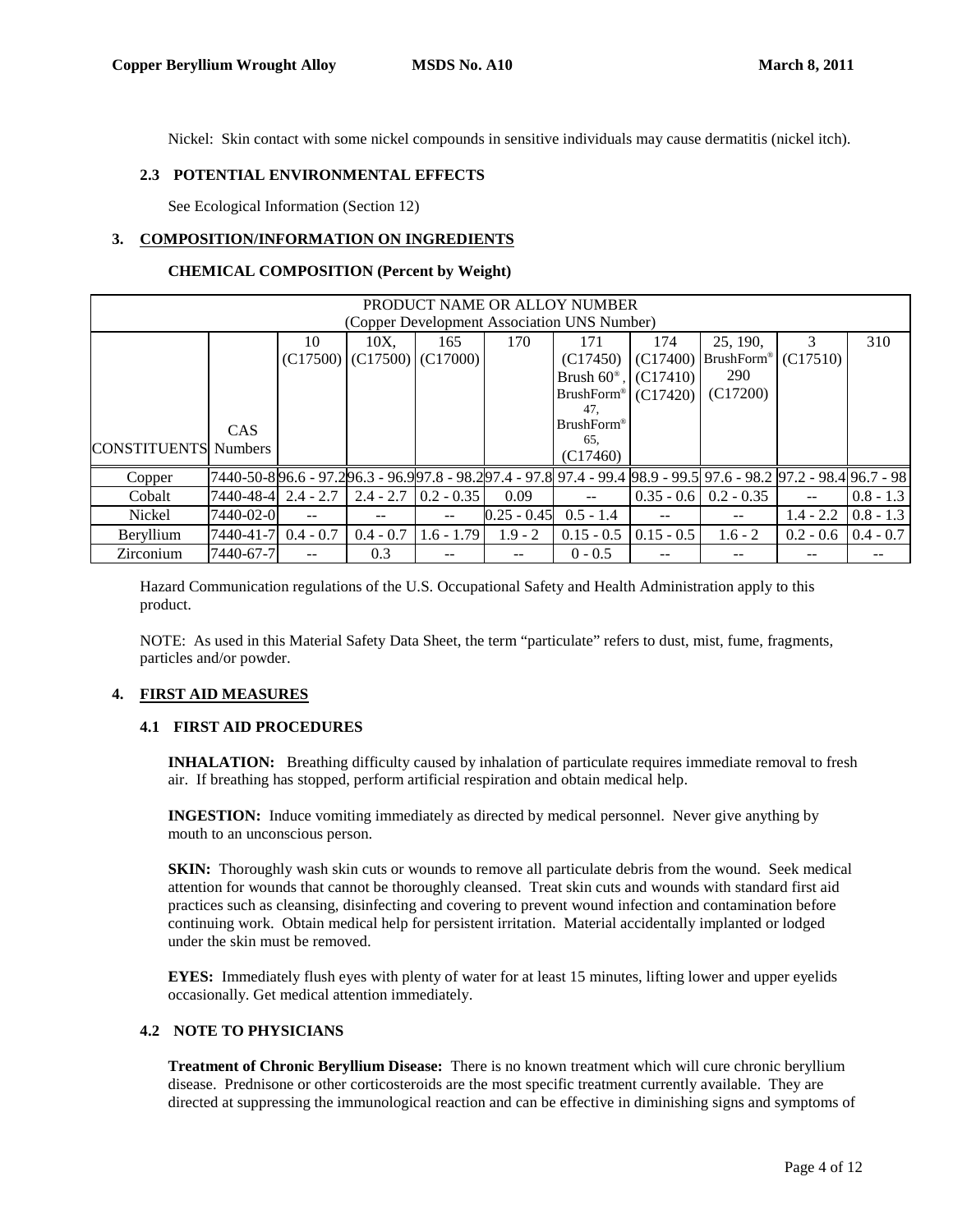chronic beryllium disease. In cases where steroid therapy has had only partial or minimal effectiveness, other immunosuppressive agents, such as cyclophosphamide, cyclosporine, or methotrexate, have been used. These latter agents remain investigational. Further, in view of the potential side effects of all the immunosuppressive medications, including steroids such as prednisone, they should be used only under the direct care of a physician. In general, these medications should be reserved for cases with significant symptoms and/or significant loss of lung function. Other symptomatic treatment, such as oxygen, inhaled steroids or bronchodilators, may be prescribed by some physicians and can be effective in selected cases.

The decision about when and with what medication to treat is a judgment situation for individual physicians. For the most part, treatment is reserved for those persons with symptoms and measurable loss of lung function. The value of starting oral steroid treatment, before signs or symptoms are evident, remains a medically unresolved issue.

The effects of continued low exposure to beryllium are unknown for individuals who are sensitized to beryllium or who have a diagnosis of chronic beryllium disease. It is generally recommended that persons who are sensitized to beryllium or who have CBD terminate their occupational exposure to beryllium.

## **5. FIRE FIGHTING MEASURES**

| <b>Flash Point</b>               | Non-combustible as a solid. No ignition as layer of sub 44 micron<br>particles of copper.         |
|----------------------------------|---------------------------------------------------------------------------------------------------|
| <b>Explosive Limits</b>          | Not applicable to solids. No ignition as cloud of sub 44 micron particles<br>of nominal copper.   |
| <b>Extinguishing Media</b>       | This material is non-combustible. Use extinguishing media appropriate<br>to the surrounding fire. |
| Unusual Fire and Explosion       | Do not use water to extinguish fires around operations involving molten                           |
| Hazards                          | metal due to the potential for steam explosions.                                                  |
| Special Fire Fighting Procedures | Pressure-demand self-contained breathing apparatus must be worn by                                |
|                                  | firefighters or any other persons potentially exposed to the metal fumes                          |
|                                  | or dust released during or after a fire.                                                          |

## **6. ACCIDENTAL RELEASE MEASURES**

## **6.1 STEPS TO BE TAKEN IF MATERIAL IS RELEASED OR SPILLED**

If this material is a particulate, establish a restricted entry zone based on the severity of the spill. Persons entering the restricted zone must wear adequate respiratory protection and protective clothing appropriate for the severity of the spill (see Section 8). Cleanup spills with a vacuum system utilizing a high efficiency particulate air (HEPA) filtration system followed by wet cleaning methods. Special precautions must be taken when changing filters on HEPA vacuum cleaners used to clean up hazardous materials. Be careful to minimize airborne generation of particulate and avoid contamination of air and water. Depending upon the quantity of material released into the environment, the incident may be required to be reported to the National Response Center at (800) 424-8802 as well as the State Emergency Response Commission and Local Emergency Planning Committee.

## **7. HANDLING AND STORAGE**

## **7.1 HANDLING**

Particulate may enter the body through cuts, abrasions or other wounds on the surface of the skin. Wear gloves when handling parts with loose surface particulate or sharp edges.

## **7.2 STORAGE**

Store in a dry area.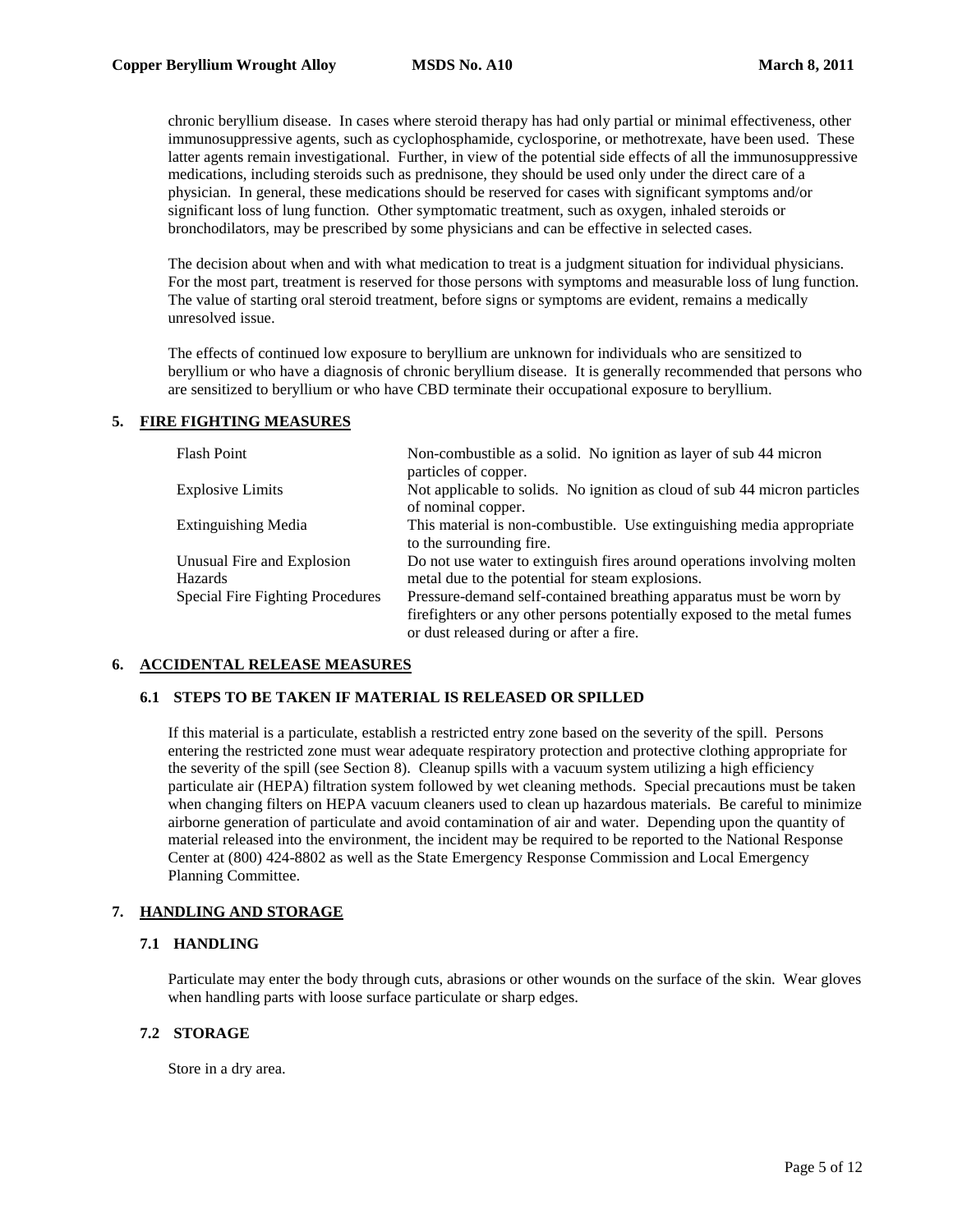## **8. EXPOSURE CONTROLS, PERSONAL PROTECTION**

#### **8.1 VENTILATION AND ENGINEERING CONTROLS**

Whenever possible, the use of local exhaust ventilation or other engineering controls is the preferred method of controlling exposure to airborne particulate. Where utilized, exhaust inlets to the ventilation system must be positioned as close as possible to the source of airborne generation. Avoid disruption of the airflow in the area of a local exhaust inlet by equipment such as a man-cooling fan. Check ventilation equipment regularly to ensure it is functioning properly. Provide training on the use and operation of ventilation to all users. Use qualified professionals to design and install ventilation systems.

## **8.2 WORK PRACTICES**

Develop work practices and procedures that prevent particulate from coming in contact with worker skin, hair, or personal clothing. If work practices and/or procedures are ineffective in controlling airborne exposure or visual particulate from deposition on skin, hair, or clothing, provide appropriate cleaning/washing facilities. Procedures should be written that clearly communicate the facility's requirements for protective clothing and personal hygiene. These clothing and personal hygiene requirements help keep particulate from being spread to non-production areas or from being taken home by the worker. Never use compressed air to clean work clothing or other surfaces.

Fabrication processes may leave a residue of particulate on the surface of parts, products or equipment that could result in employee exposure during subsequent material handling activities. As necessary, clean loose particulate from parts between processing steps. As a standard hygiene practice, wash hands before eating or smoking.

To prevent exposure, remove surface scale or oxidation formed on cast or heat treated products in an adequately ventilated process prior to working the surface.

## **8.3 WET METHODS**

Machining operations are usually performed under a liquid lubricant/coolant flood which assists in reducing airborne particulate. However, the cycling through of machine coolant containing finely divided particulate in suspension can result in the concentration building to a point where the particulate may become airborne during use. Certain processes such as sanding and grinding may require complete hooded containment and local exhaust ventilation. Prevent coolant from splashing onto floor areas, external structures or operators' clothing. Utilize a coolant filtering system to remove particulate from the coolant.

## **8.4 RESPIRATORY PROTECTION**

When airborne exposures exceed or have the potential to exceed the occupational limits shown in Section 8.14, approved respirators must be used as specified by an Industrial Hygienist or other qualified professional. Respirator users must be medically evaluated to determine if they are physically capable of wearing a respirator. Quantitative and/or qualitative fit testing and respirator training must be satisfactorily completed by all personnel prior to respirator use. Users of tight fitting respirators must be clean shaven on those areas of the face where the respirator seal contacts the face. Exposure to unknown concentrations of particulate requires the wearing of a pressure-demand airline respirator or pressure-demand self-contained breathing apparatus (SCBA). Use pressure-demand airline respirators when performing jobs with high potential exposures such as changing filters in a baghouse air cleaning device.

## **8.5 OTHER PROTECTIVE EQUIPMENT**

Protective overgarments or work clothing must be worn by persons who may become contaminated with particulate during activities such as machining, furnace rebuilding, air cleaning equipment filter changes, maintenance, furnace tending, etc. Contaminated work clothing and overgarments must be managed in a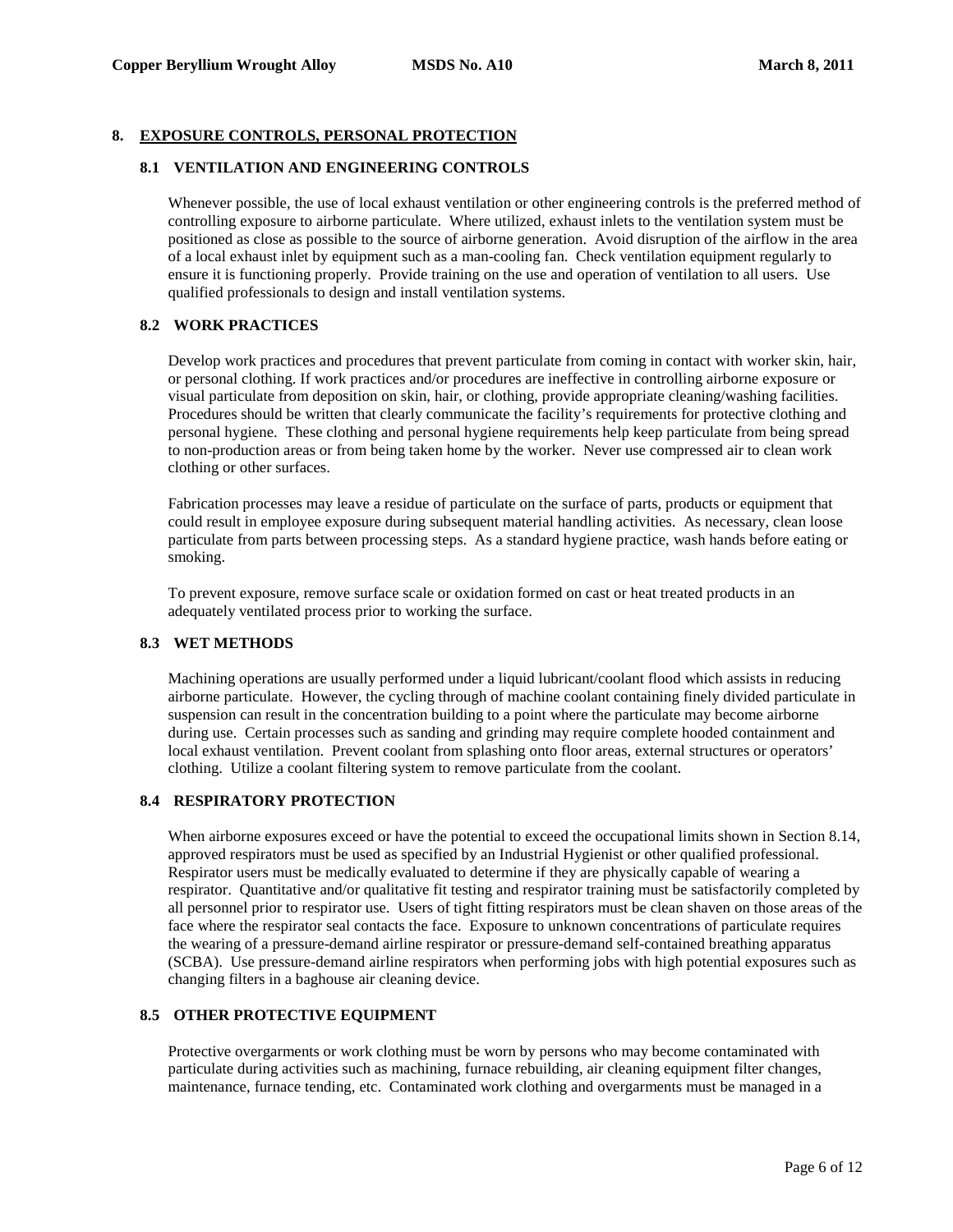controlled manner to prevent secondary exposure to workers of third parties, to prevent the spread of particulate to other areas, and to prevent particulate from being taken home by workers.

## **8.6 PROTECTIVE GLOVES**

Wear gloves to prevent contact with particulate or solutions. Wear gloves to prevent metal cuts and skin abrasions during handling.

# **8.7 EYE PROTECTION**

Wear safety glasses, goggles, face shield or welder's helmet when risk of eye injury is present, particularly during melting, casting, machining, grinding, welding, powder handling, etc.

# **8.8 HOUSEKEEPING**

Use vacuum and wet cleaning methods for particulate removal from surfaces. Be certain to de-energize electrical systems, as necessary, before beginning wet cleaning. Use vacuum cleaners with high efficiency particulate air (HEPA). Do not use compressed air, brooms, or conventional vacuum cleaners to remove particulate from surfaces as this activity can result in elevated exposures to airborne particulate. Follow the manufacturer's instructions when performing maintenance on HEPA filtered vacuums used to clean hazardous materials.

## **8.9 MAINTENANCE**

During repair or maintenance activities the potential exists for exposures to particulate in excess of the occupational standards. Under these circumstances, protecting workers can require the use of specific work practices or procedures involving the combined use of ventilation, wet and vacuum cleaning methods, respiratory protection, decontamination, special protective clothing, and when necessary, restricted work zones.

#### **8.10 WELDING**

In accordance with OSHA regulation 29 CFR 1910.252 welding of materials containing beryllium is regulated as follows: Welding or cutting indoors, outdoors, or in confined spaces involving beryllium containing base or filler metals shall be done using local exhaust ventilation and pressure-demand airline respirators unless atmospheric tests under the most adverse conditions have established that the workers' exposure is within the acceptable concentrations defined by 29 CFR 1910.1000. In all cases, workers in the immediate vicinity of the welding or cutting operations shall be protected as necessary by local exhaust ventilation or airline respirators.

#### **8.11 EXPOSURE CHARACTERIZATION**

Determine exposure to airborne particulate by air sampling in the employee breathing zone, work area, and department. Utilize an Industrial Hygienist or other qualified professional to specify the frequency and type of air sampling. Develop and utilize a sampling strategy which identifies the extent of exposure variation and provides statistical confidence in the results. Conduct an exposure risk assessment of processes to determine if conditions or situations exist which dictate the need for additional controls or improved work practices. Make air sample results available to employees.

## **8.12 MEDICAL SURVEILLANCE**

Beryllium: Medical surveillance for beryllium health effects includes (1) skin examination, (2) respiratory history, (3) examination of the lungs, (4) lung function tests (FVC and FEV1), and (5) periodic chest x-ray. In addition, a specialized, specific, immunological blood test, the beryllium blood lymphocyte proliferation test (BLPT), is available to assist in the diagnosis of beryllium related reactions. Individuals who have an abnormal BLPT are normally referred to a lung specialist for additional specific tests to determine if chronic beryllium disease is present. Note: Substantial inter- and intra-laboratory disagreement exists among the laboratories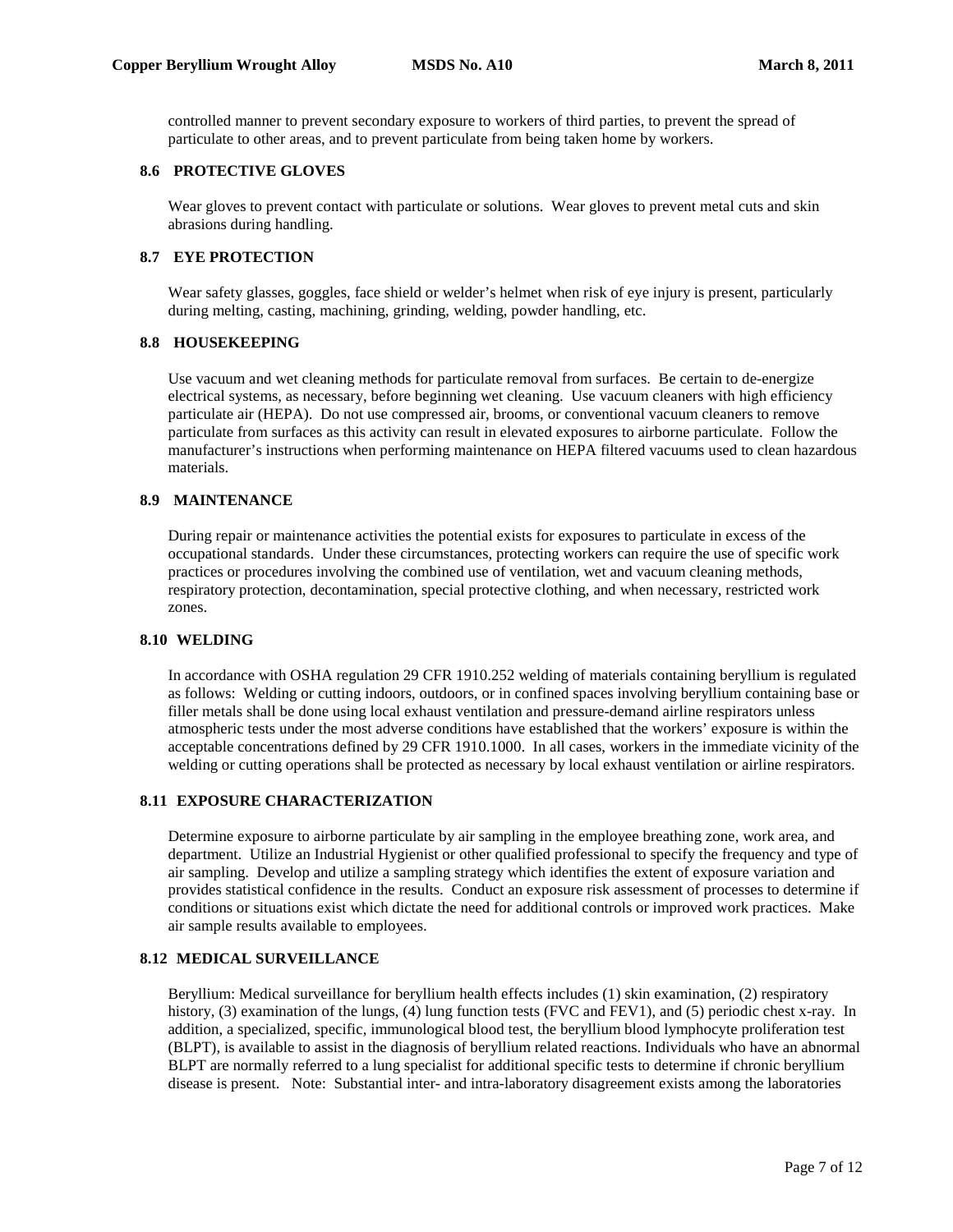that conduct this test. The BLPT does not at this time meet the criteria for a screening test. Despite its limitations, however, the BLPT remains a useful disease surveillance tool.

#### **8.13 RISK FACTORS**

Specific genetic factors have been identified and have been shown to increase an individual's susceptibility to CBD. Medical testing is available to detect genetic factors in individuals.

#### **8.14 OCCUPATIONAL EXPOSURE LIMITS**

Following good industrial hygiene practice, which includes reducing airborne exposures to the lowest feasible level for all constituents in this product, is recommended. It is also recommended that users of berylliumcontaining materials maintain worker exposures to airborne beryllium to levels reliably below its recommended exposure guideline (REG) of 0.0002 milligrams beryllium per cubic meter of air.

|                     |            |                |             |            |                 | <b>NIOSH RTECS</b> |
|---------------------|------------|----------------|-------------|------------|-----------------|--------------------|
| <b>CONSTITUENTS</b> | $OSHA*$    |                |             | $ACGIH^*$  |                 | <b>NUMBER</b>      |
|                     | <b>PEL</b> | <b>CEILING</b> | <b>PEAK</b> | <b>TLV</b> | <b>TLV-STEL</b> |                    |
| Beryllium           | 0.002      | 0.005          | 0.025       | 0.00005    | N/A             | DS1750000          |
| Cobalt              | 0.1        | N/A            | N/A         | 0.02       | N/A             | GF8750000          |
| Copper Dust & Mist  |            | N/A            | N/A         |            | N/A             | GL5325000          |
| Copper Fume         | 0.1        | N/A            | N/A         | 0.2        | N/A             | GL5325000          |
| Nickel              |            | N/A            | N/A         | 1.5        | N/A             | QR5950000          |
| Zirconium           |            | N/A            | N/A         |            | 10              | ZH7070000          |

\*ALL CONCENTRATIONS ARE IN MILLIGRAMS PER CUBIC METER OF AIR (at the concentrations noted above, these constituents may not be visible to the human eye)

A leading scientific body recommending occupational standards is the American Conference of Governmental Industrial Hygienists (ACGIH). The ACGIH recommends standards for all listed substances. The ACGIH defines a threshold limit value (standard) as follows: "Threshold Limit Values refer to airborne concentrations of substances and represent conditions under which it is believed that nearly all workers may be repeatedly exposed day after day without adverse health effects. Because of wide variation in individual susceptibility, however, a small percentage of workers may experience discomfort from some substances at concentrations at or below the threshold limit; a smaller percentage may be affected more seriously by aggravation of a preexisting condition or by development of an occupational illness." "Individuals may also be hypersusceptible or otherwise unusually responsive to some industrial chemicals because of genetic factors, age, personal habits (smoking, alcohol, or other drugs), medication, or previous exposures. Such workers may not be adequately protected from adverse health effects from certain chemicals at concentrations at or below the threshold limits."

| <b>ACGIH</b>    |          | American Conference of Governmental Industrial Hygienists           |
|-----------------|----------|---------------------------------------------------------------------|
| <b>OSHA</b>     | $=$      | Occupational Safety and Health Administration                       |
| PEL             | $=$      | Eight-Hour Average Permissible Exposure Limit (OSHA)                |
| <b>CEILING</b>  | $\equiv$ | Not To Be Exceeded Except for Peak Limit (OSHA)                     |
| <b>PEAK</b>     | $=$      | 30-Minute Maximum Duration Concentration Above Ceiling Limit (OSHA) |
| TLV             | $=$      | Eight-Hour Average Threshold Limit Value (ACGIH)                    |
| <b>TLV-STEL</b> | $=$      | 15-Minute Short Term Exposure Limit (ACGIH)                         |
| <b>CAS</b>      | $=$      | <b>Chemical Abstract Service</b>                                    |
| <b>NIOSH</b>    | $=$      | National Institute for Occupational Safety and Health               |
| <b>RTECS</b>    | $=$      | Registry of Toxic Effects of Chemical Substances                    |
| N/A             | $=$      | Not Applicable                                                      |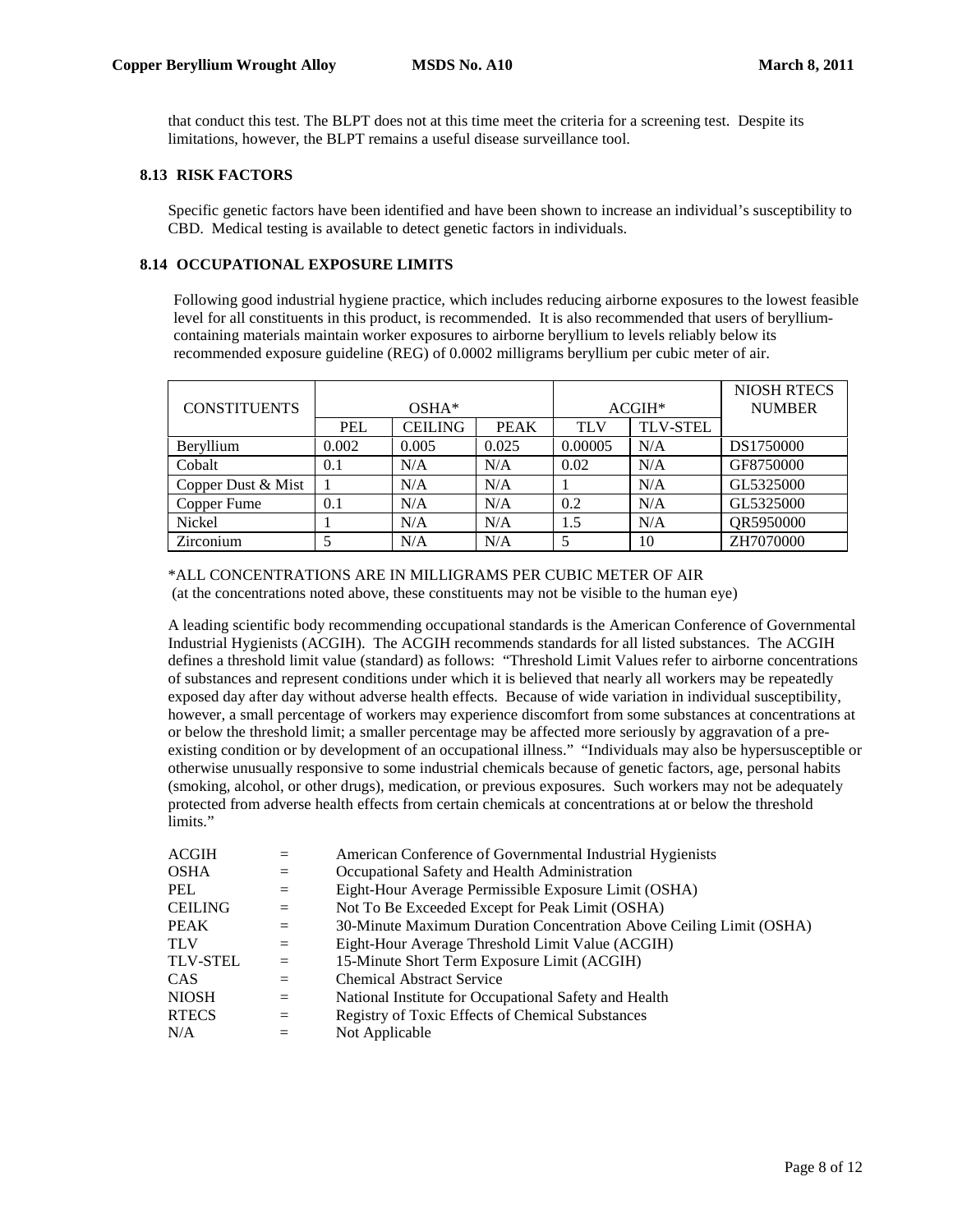# **9. PHYSICAL AND CHEMICAL PROPERTIES**

# **PHYSICAL PROPERTIES**

| Boiling Point $(^{\circ}F)$ :<br><b>Evaporation Rate:</b> | Not Applicable<br>Not Applicable | Radioactivity:<br>Solubility: | Not Applicable<br>None |
|-----------------------------------------------------------|----------------------------------|-------------------------------|------------------------|
| Freezing Point $(^{\circ}F)$ :                            | Not Applicable                   | Sublimes At $(^{\circ}F)$ :   | Not Applicable         |
| Odor:                                                     | None                             | Vapor Density ( $Air = 1$ ):  | Not Applicable         |
| $\mathrm{pH}$ :                                           | Not Applicable                   | Vapor Pressure (mmHg):        | Not Applicable         |
| <b>Physical State:</b>                                    | Solid                            | % Volatiles By Volume:        | None                   |

| PHYSICAL PROPERTIES       |              |                    |                  |  |  |
|---------------------------|--------------|--------------------|------------------|--|--|
| Alloy Number/Product      |              |                    |                  |  |  |
| Name                      | Color        | Melting Point (°F) | Density (lb/in3) |  |  |
| 10                        |              |                    |                  |  |  |
| (C17500)                  | Copper       | 1850               | 0.319            |  |  |
| 10X,                      |              |                    |                  |  |  |
| (C17500)                  | Copper       | 1830               | 0.311            |  |  |
| 165                       |              |                    |                  |  |  |
| (C17000)                  | <b>Brass</b> | 1600               | 0.304            |  |  |
| 170                       | Gold         | 1600               | 0.302            |  |  |
| 171                       |              |                    |                  |  |  |
| (C17450)                  |              |                    |                  |  |  |
| Brush $60^{\circ\circ}$ , |              |                    |                  |  |  |
| BrushForm® 47,            |              |                    |                  |  |  |
| BrushForm® 65,            | Copper       | 1885-1960          | 0.323            |  |  |
| (C17460)                  |              |                    |                  |  |  |
| 174                       |              |                    |                  |  |  |
| (C17400)                  |              |                    |                  |  |  |
| (C17410)                  |              | 1875               | 0.318            |  |  |
| (C17420)                  | Copper       |                    |                  |  |  |
| 25, 190, BrushForm® 290   |              | 1600               | 0.302            |  |  |
| (C17200)<br>$\mathcal{E}$ | <b>Brass</b> |                    |                  |  |  |
|                           |              |                    | 0.319            |  |  |
| (C17510)                  | Copper       | 1900               |                  |  |  |
| 310                       | Copper       | 1875               | 0.319            |  |  |

# **10. STABILITY AND REACTIVITY**

| <b>General Reactivity</b>     | The material is stable                                                |
|-------------------------------|-----------------------------------------------------------------------|
| Incompatibility (materials to | Reacts with some acids and caustic solutions to produce hydrogen gas. |
| avoid)                        | Hydrogen gas can be an explosion hazard. Powdered aluminum and        |
|                               | chlorinated hydrocarbons may react with explosive violence.           |
| Hazardous Decomposition       |                                                                       |
| Products                      | None under normal conditions of use.                                  |
| Hazardous Polymerization      | Will not occur                                                        |
|                               |                                                                       |

# **11. TOXICOLOGICAL INFORMATION**

For questions concerning toxicological information, write to: Medical Director, Materion Brush Inc., 14710 West Portage River South Road, Elmore, Ohio 43416-9502.

## **12. ECOLOGICAL INFORMATION**

This material can be recycled; contact your Sales Representative.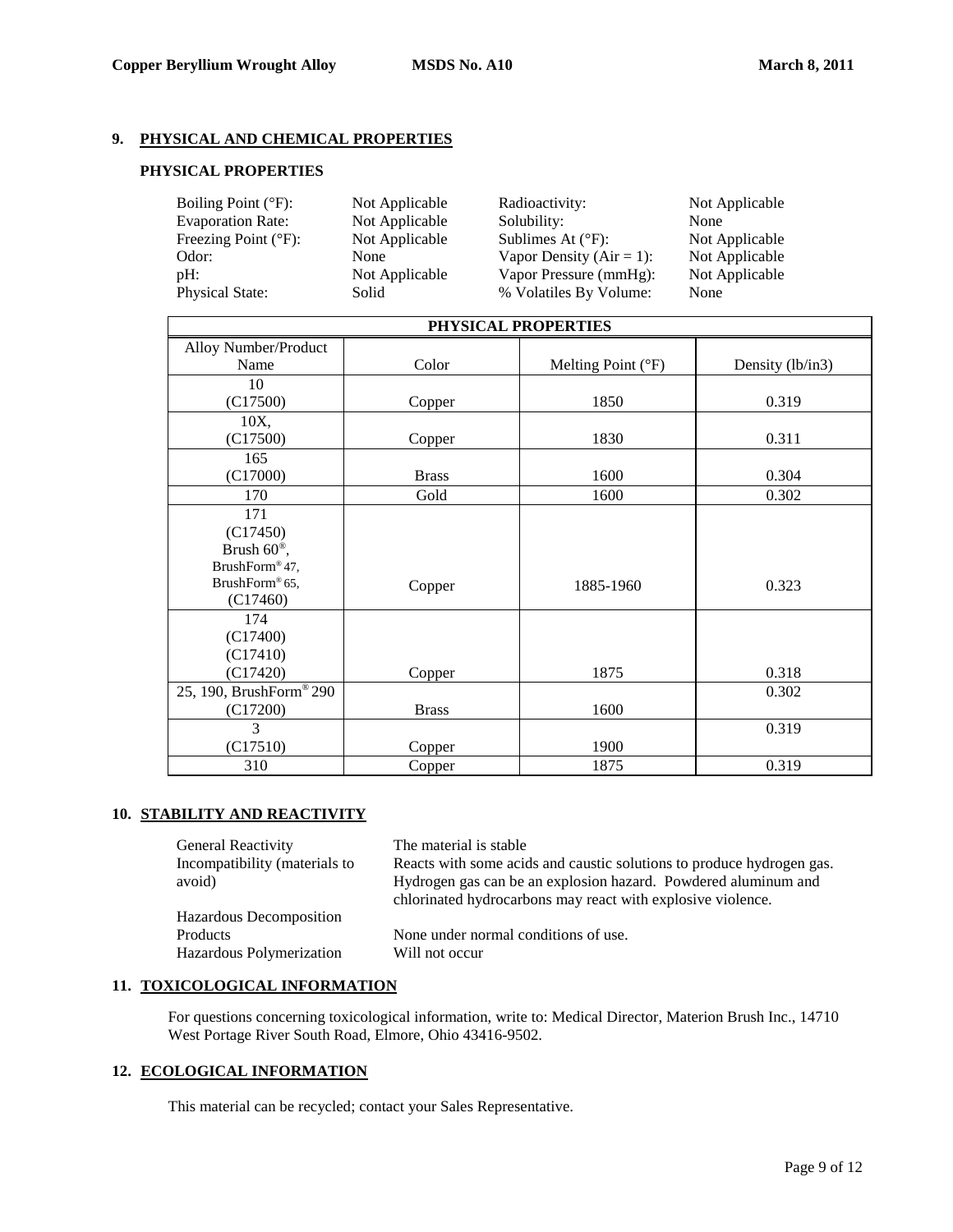## **13. DISPOSAL CONSIDERATIONS**

#### **13.1 BYPRODUCT RECYCLING**

When recycled (used in a process to recover metals), this material is not classified as hazardous waste under federal law. Seal particulate or particulate containing materials inside two plastic bags, place in a DOT approved container, and label appropriately.

## **13.2 SOLID WASTE MANAGEMENT**

When spent products are declared solid wastes (no longer recyclable), they must be labeled, managed and disposed of, in accordance with federal, state and local requirements.

## **14. TRANSPORT INFORMATION**

There are no U.S. Department of Transportation hazardous material regulations which apply to the packaging and labeling of this product as shipped.

Hazard Communication regulations of the U.S. Occupational Safety and Health Administration require this product be labeled.

# **15. REGULATORY INFORMATION**

# **15.1 UNITED STATES FEDERAL REGULATIONS**

## **15.1.1. Occupational Safety and Health Administration (OSHA)**

Air contaminants, 29 CFR 1910.1000 Hazard Communication Standard, 29 CFR 1910.1200

## **15.1.2. Environmental Protection Agency (EPA)**

**AMBIENT AIR EMISSIONS:** Foundries melting alloys containing beryllium are subject to the National Emission Standard for Beryllium as promulgated by EPA (40 CFR 61, Subpart C). Facilities machining alloys containing greater than 5% beryllium also are subject to the National Emission Standard for beryllium. The National Emission Standard for beryllium is 0.01 micrograms per cubic meter (30-day average) in ambient air for those production facilities which have been qualified to be regulated through ambient air monitoring. Other facilities must meet a 10 gram per 24-hour total site emission limit. Most process air emission sources will require an air permit from a local and/or state air pollution control agency. The use of air cleaning equipment is recommended to achieve the permissible emission. Provide tempered makeup air to prevent excessive negative pressure in a building. Direct recycling of filtered process exhaust air is not recommended. Locate plant exhausts so as not to re-enter the plant through makeup air or other inlets. Regular maintenance and inspection of air cleaning equipment and monitoring of operating parameters is recommended to ensure system efficiency is maintained.

**WASTEWATER:** Wastewater regulations can vary considerably. Contact your local and state governments to determine their requirements.

**TOXIC SUBSTANCES CONTROL ACT:** This material is a mixture. Component(s) of this material is/are listed on the TSCA Chemical Substance Inventory of Existing Chemical Substances

**SARA TITLE III REPORTING REQUIREMENTS:** On February 16, 1988, the U.S. Environmental Protection Agency (EPA) issued a final rule that implements the requirements of the Superfund Amendments and Reauthorization Act (SARA) Title III, Section 313 (53) Federal Register 4525. Title III is the portion of SARA concerning emergency planning and community right-to-know issues. Section 313 covers annual emission reporting on specific chemicals which are manufactured, processed or used at certain U.S. Industrial facilities.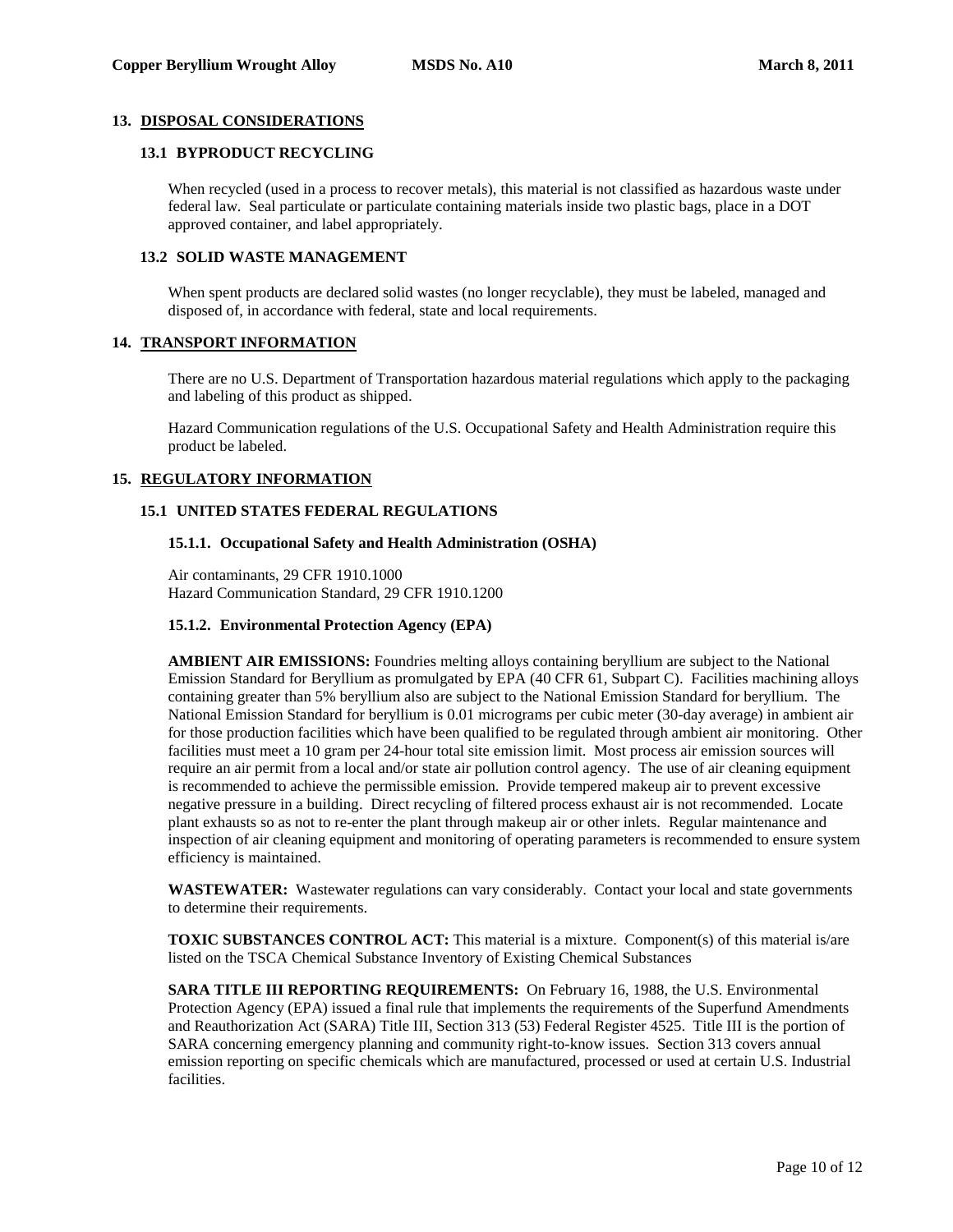These products are reportable under the Section 313 category of Compounds and/or Mixtures. These mixtures contain one or more of the following reportable constituents: Beryllium, Cobalt, Copper, and Nickel. The specific chemical makeup, concentration by weight and the Chemical Abstracts Services number for each of our products is provided in Section 3.

You may obtain additional information by calling the EPA SARA Title III Hotline at 1-800-535-0202 (or 703-412-9810).

# **15.2 STATE REGULATIONS**

Beryllium

- Is listed on the following state right-to-know lists: California, New Jersey, Florida, Pennsylvania, Minnesota and Massachusetts.
- The following statement is made in order to comply with the California State Drinking Water Act Warning: This product contains BERYLLIUM, a chemical known to the state of California to cause cancer.
- California No Significant Risk Level: CAS# 7440-41-7: No significant risk level =  $0.1 \mu g/day$

Cobalt

- Is listed on the following state right-to-know lists: California, New Jersey, Florida, Pennsylvania, Minnesota and Massachusetts.
- The following statement is made in order to comply with the California Safe Drinking Water Act WARNING: This product contains COBALT, a chemical known to the state of California to cause cancer.
- California No Significant Risk Level: Not listed.

Copper

- Is listed on the following state right-to-know lists: California, New Jersey, Florida, Pennsylvania, Minnesota and Massachusetts.
- California No Significant Risk Level: Not listed.

Nickel

- \* Is listed on the following state right-to-know lists: California, New Jersey, Florida, Pennsylvania, Minnesota and Massachusetts.
- The following statement is made in order to comply with the California Safe Drinking Water Act -WARNING: This product contains NICKEL, a chemical known to the state of California to cause cancer.
- \* California No Significant Risk Level: Not listed

Zirconium

- \* Is listed on the following state right–to-know lists: California, New Jersey, Florida, Pennsylvania, Minnesota and Massachusetts.
- California No Significant Risk Level: Not listed.

## **15.3 CANADA**

| <b>Constituent</b> | <b>DSL/NDSL</b> | <b>WHMIS Classification</b> | <b>Ingredient Disclosure List</b> |
|--------------------|-----------------|-----------------------------|-----------------------------------|
| Beryllium          | Yes/No          | D2A.D2B                     | Yes                               |
| Cobalt             | Yes/No          | D2A, D2B                    | Yes                               |
| Copper             | Yes/No          | D2B                         | Yes                               |
| Nickel             | Yes/No          | D <sub>2</sub> A            | Yes                               |
| Zirconium          | Yes/No          | D2B                         | Yes                               |